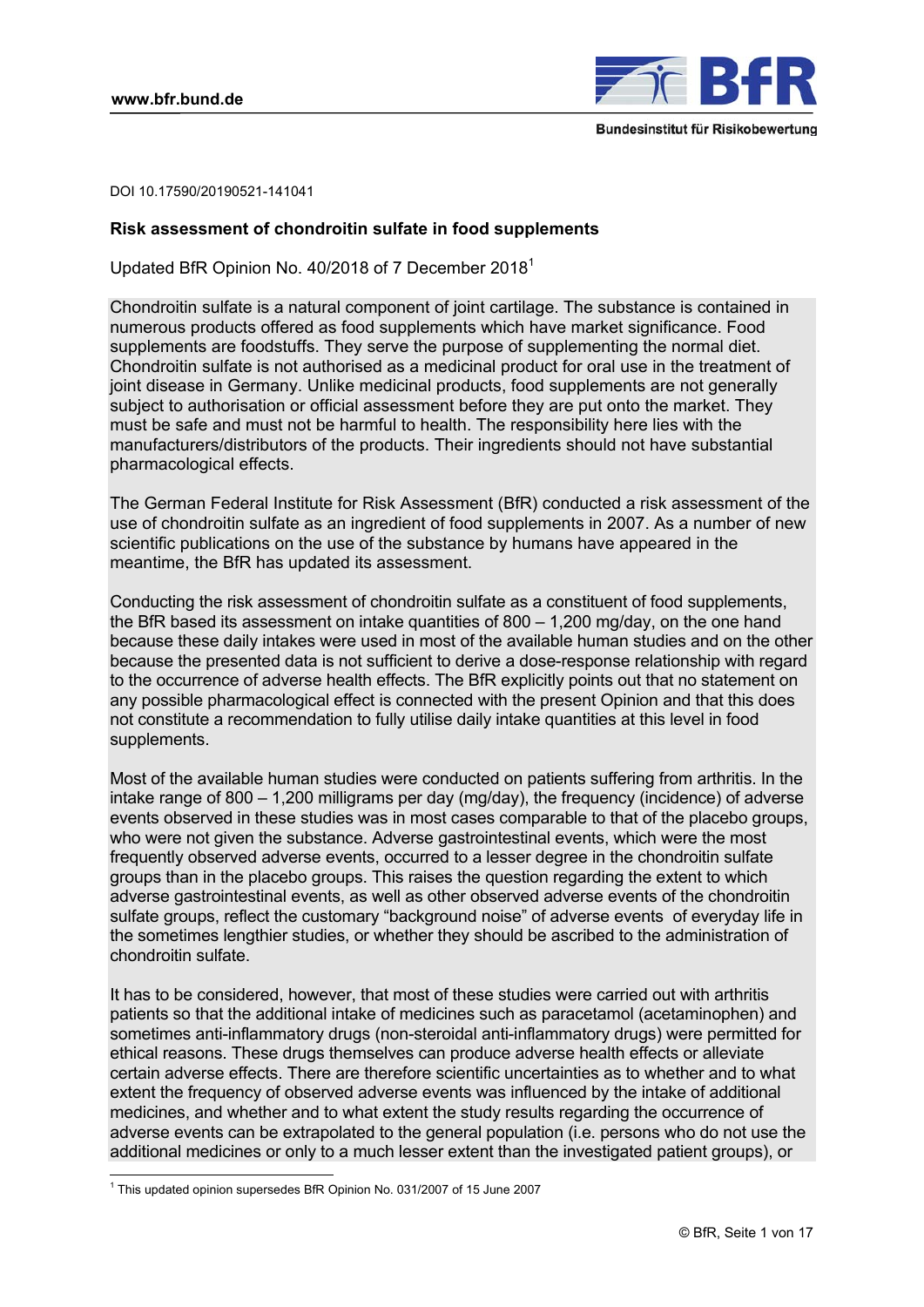<span id="page-1-0"></span>whether this is due to the sole intake of chondroitin sulfate. The general population constitutes the reference group for the risk assessment of food supplements.

It has not yet been clarified either to what extent chondroitin preparations show different effects on health depending on the production method, raw material, composition, molecular weight distribution or degree of sulfation and whether results achieved with individual products can be simply transferred to other chondroitin preparations.

In the case of oral-use medicinal products containing chondroitin sulfate marketed in other European countries with daily intake doses of  $730 - 1,000$  mg/day (and sometimes with initial doses of 1,200 mg/day for 4-6 weeks with particularly affected patients), gastrointestinal complaints (indigestion, abdominal pain, diarrhoea, nausea) and headache or dizziness are listed as common adverse effects of two of these products in recent summaries of product characteristics.

In addition, the BfR provides the following information to the following population groups: Food supplements containing chondroitin sulfate in isolated form cannot be recommended to pregnant or lactating women, children and adolescents.

Persons who take antiplatelet drugs should seek medical advice before taking products in the intake range of 800 – 1,200 mg chondroitin sulfate/day.

There is a possible risk of allergy for people who are allergic to fish protein if they ingest products containing isolated chondroitin sulfate made from shark tissue or from the tissue of other fish.

Food supplements are not intended to cure or alleviate diseases. The BfR recommends that people who suffer from arthritic/joint complaints seek medical advice in order to identify the actual disorder and ascertain the form of treatment. According to an assessment published by the European Food Safety Authority (EFSA, 2009), there is currently no scientific evidence of the efficacy of chondroitin/chondroitin sulfate in maintaining normal joint function in the general population (i.e. persons who do not suffer from arthritic/joint disorders).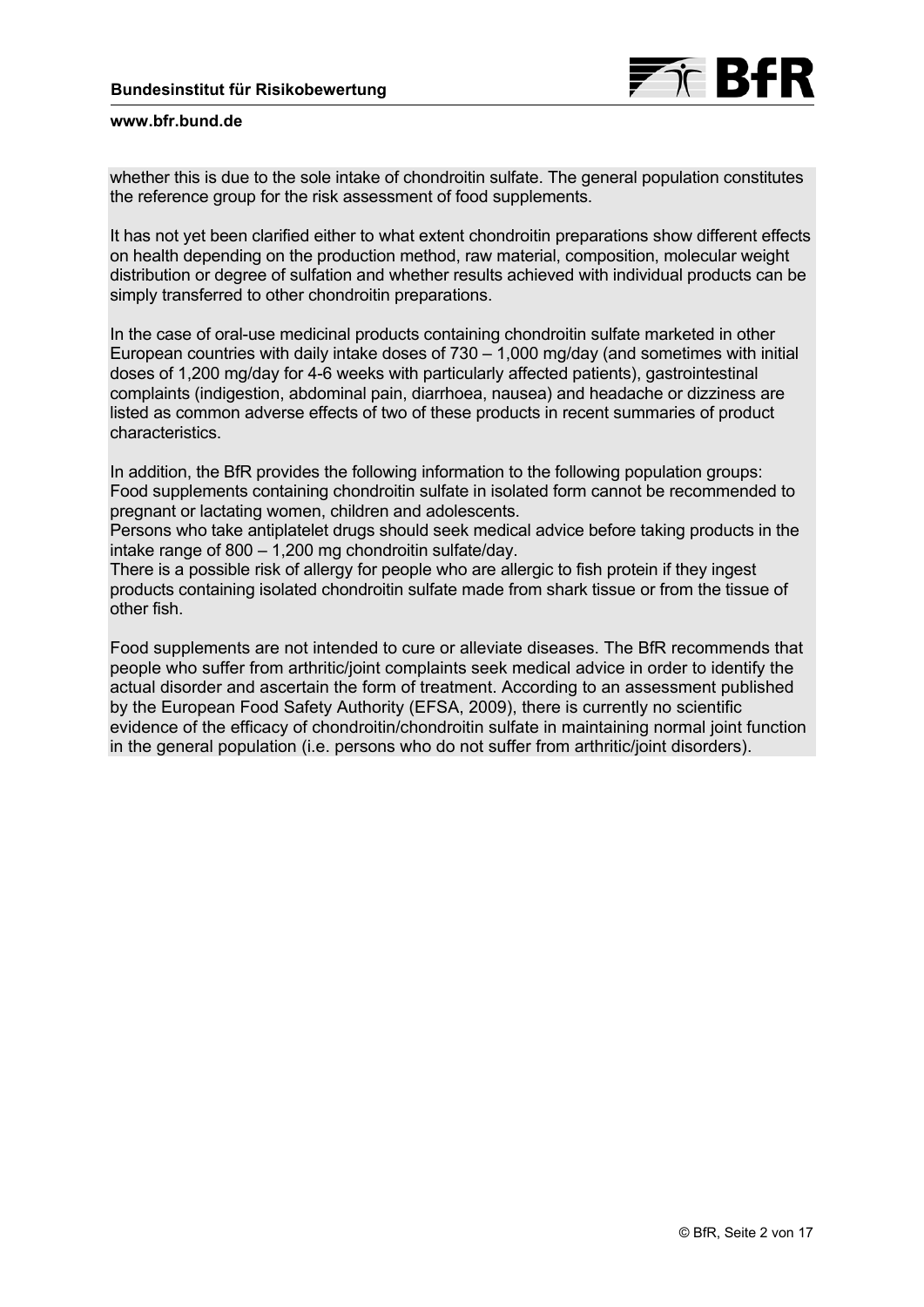

| <b>ZEBFR</b>   |                                                                                                                              | <b>BfR Risk Profile:</b><br>Chondroitin sulfate in food supplements [1] (Opinion No. 40/2018) |                                                                  |                 |                                                  |                                                   |                                                |
|----------------|------------------------------------------------------------------------------------------------------------------------------|-----------------------------------------------------------------------------------------------|------------------------------------------------------------------|-----------------|--------------------------------------------------|---------------------------------------------------|------------------------------------------------|
| A              | <b>Affected groups</b>                                                                                                       | <b>General population</b>                                                                     |                                                                  |                 |                                                  |                                                   |                                                |
| в.             | Probability of a health<br>impairment through the<br>intake of 800-1200 mg/day<br>chondroitin sulfate in food<br>supplements | Practically<br>excluded                                                                       | <b>Unlikely</b>                                                  | <b>Possible</b> |                                                  | Probable                                          | Certain                                        |
| C.             | Severity of the health<br>impairment through the<br>intake of 800-1200 mg/day<br>chondroitin sulfate in food<br>supplements  | No impairment                                                                                 | <b>Slight impairment</b><br>(reversible)                         |                 | Moderate impairment<br>[reversible/irreversible] |                                                   | Severe impairment<br>[reversible/irreversible] |
| $\overline{D}$ | <b>Reliability of available</b><br>data                                                                                      | High:<br>The most important data are<br>available and are free of<br>contradiction            | Moderate:<br>Some important data are<br>missing or contradictory |                 |                                                  | $1$ OW:<br>Numerous important data are<br>missing |                                                |
|                | <b>Controllability by the</b><br>consumer <sup>[2]</sup>                                                                     | Control not necessary                                                                         | Controllable through<br>precautionary<br>measures                |                 | <b>Controllable through</b><br>avoidance         |                                                   | Not controllable                               |

Squares highlighted in dark blue indicate the properties of the risk assessed in this Opinion (more detailed information on this is contained in BfR Opinion No. 40/2018 of 7 December 2018.

#### **Explanations**

The risk profile is intended to visualise the risk outlined in the BfR Opinion. It is not intended for the purpose of comparing risks. The risk profile should only be read in conjunction with the opinion.

#### **Front page**

[1] – The BfR based its evaluation of chondroitin sulfate as an ingredient of food supplements on intake quantities of 800 – 1,200 mg/day. The BfR explicitly points out that no statement on any possible pharmacological effect is connected with this Opinion and that it does not constitute a recommendation to fully utilise daily intake quantities of food supplements at these levels.

#### **Line E – Controllability by the consumer**

[2] – The information in the line "Controllability by the consumer" should not be seen as a recommendation by the BfR; it has a purely descriptive<br>character. The BfR recommends courses of action in its opinion: pregnant an made from fish for persons who show an allergic reaction to fish protein.

GERMAN FEDERAL INSTITUTE FOR RISK ASSESSEMENT (BfR)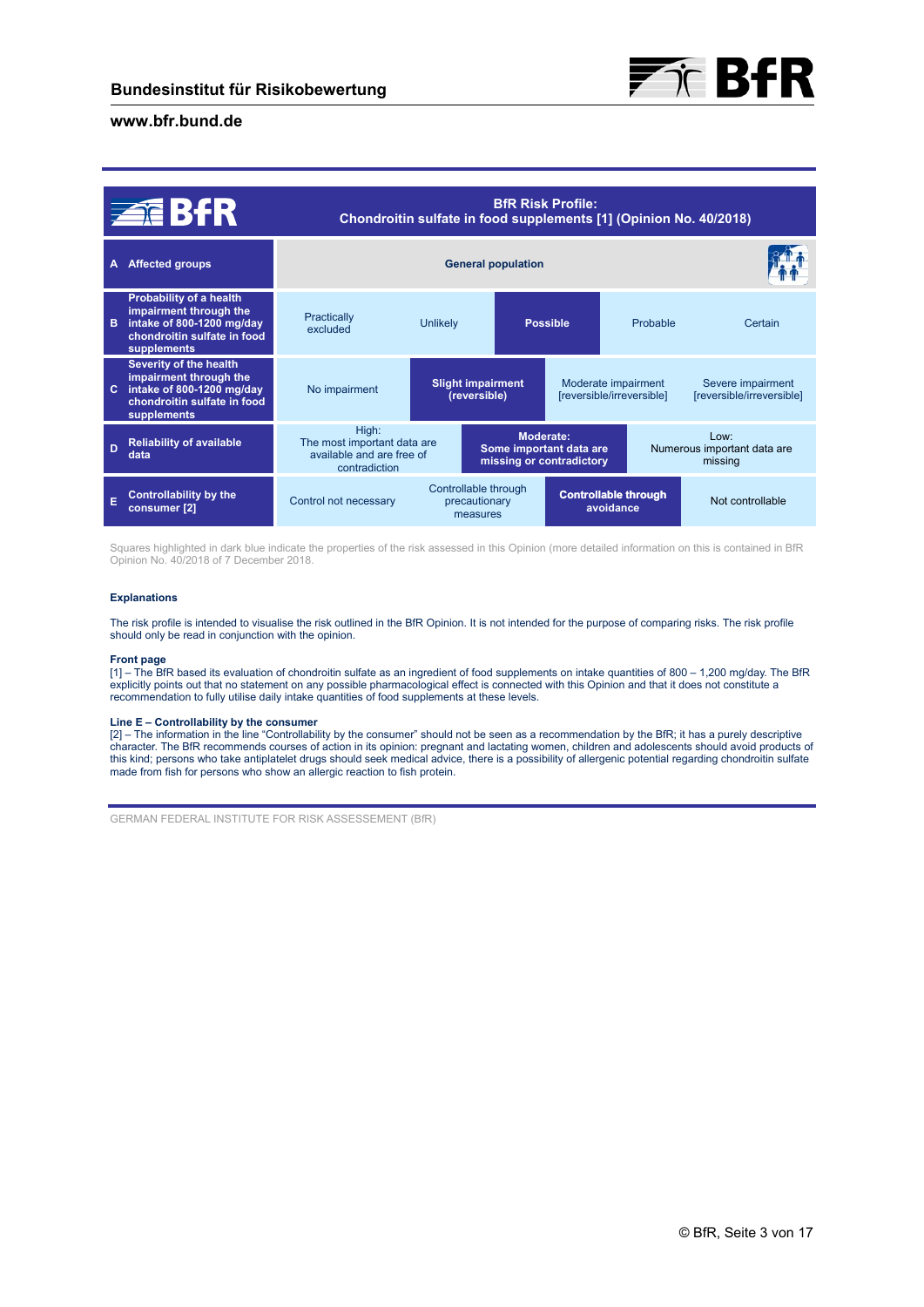# **1 Subject of the assessment**

Chondroitin sulfate is used as an ingredient in food supplements. The German Federal Institute for Risk Assessment (BfR) published a risk assessment of the use of chondroitin sulfate as a constituent of food supplements in 2007. As a number of new scientific publications on the use of the substance by humans have appeared in the meantime, the BfR has updated its assessment.

This assessment applies only to products containing chondroitin that are designated as foods due to their intended purpose, advertising and form of presentation.

# **2 Result**

The BfR based its assessment of chondroitin sulfate as an ingredient of food supplements on intake quantities of 800-1,200 mg/day – firstly, because these are the doses that were used in most of the human studies and, secondly, as the available data are not sufficient to derive a dose-response relationship with regard to the occurrence of adverse health effects. The BfR explicitly notes that this does not constitute a recommendation to fully utilise this level of daily intake via food supplements.

In the available human studies using intakes in the range from 800-1,200 mg/day, most of which were carried out on patients suffering from arthritis, the incidence of observed adverse events was mostly comparable to that in the placebo group. Undesirable gastrointestinal effects were the most frequently observed adverse events and occurred less often in the chondroitin sulfate groups than in the placebo groups. This raises the question regarding the extent to which adverse gastrointestinal events, as well as other observed adverse events, reflect the customary "background noise" of adverse events which occur in everyday living in this patient group in the sometimes lengthier studies, or whether they should be ascribed to the chondroitin intake. It has to be considered, however, that most of these studies were carried out with arthritis patients so that the additional intake of medicines such as paracetamol (acetaminophen) and sometimes also non-steroidal anti-inflammatory drugs was permitted in the verum and placebo groups and that these medications themselves can produce adverse health effects and also alleviate certain undesirable effects.

There are therefore scientific uncertainties as to what extent the results of these studies regarding the occurrence of adverse events can be transferred to the sole intake of chondroitin sulfate or to the general population, respectively (i.e. persons who do not use the above mentioned drugs or only to a much lesser extent than the patient groups examined). The general population constitutes the reference group for the risk assessment of food supplements.

It has not yet been clarified either to what extent chondroitin sulfate preparations show different effects on health depending on the production method, raw material, composition, molecular weight distribution or degree of sulfation and whether results achieved with individual products can be simply transferred to other chondroitin products.

With respect to oral-use medications containing chondroitin sulfate that are being marketed in other European countries with daily intake doses of 730 – 1,000 mg/day (and sometimes with initial doses of 1,200 mg/day for 4-6 weeks among particularly affected patients), gastrointestinal complaints (indigestion, abdominal pain, diarrhoea, nausea) and headache or dizziness are listed as common adverse events in the recent summaries of product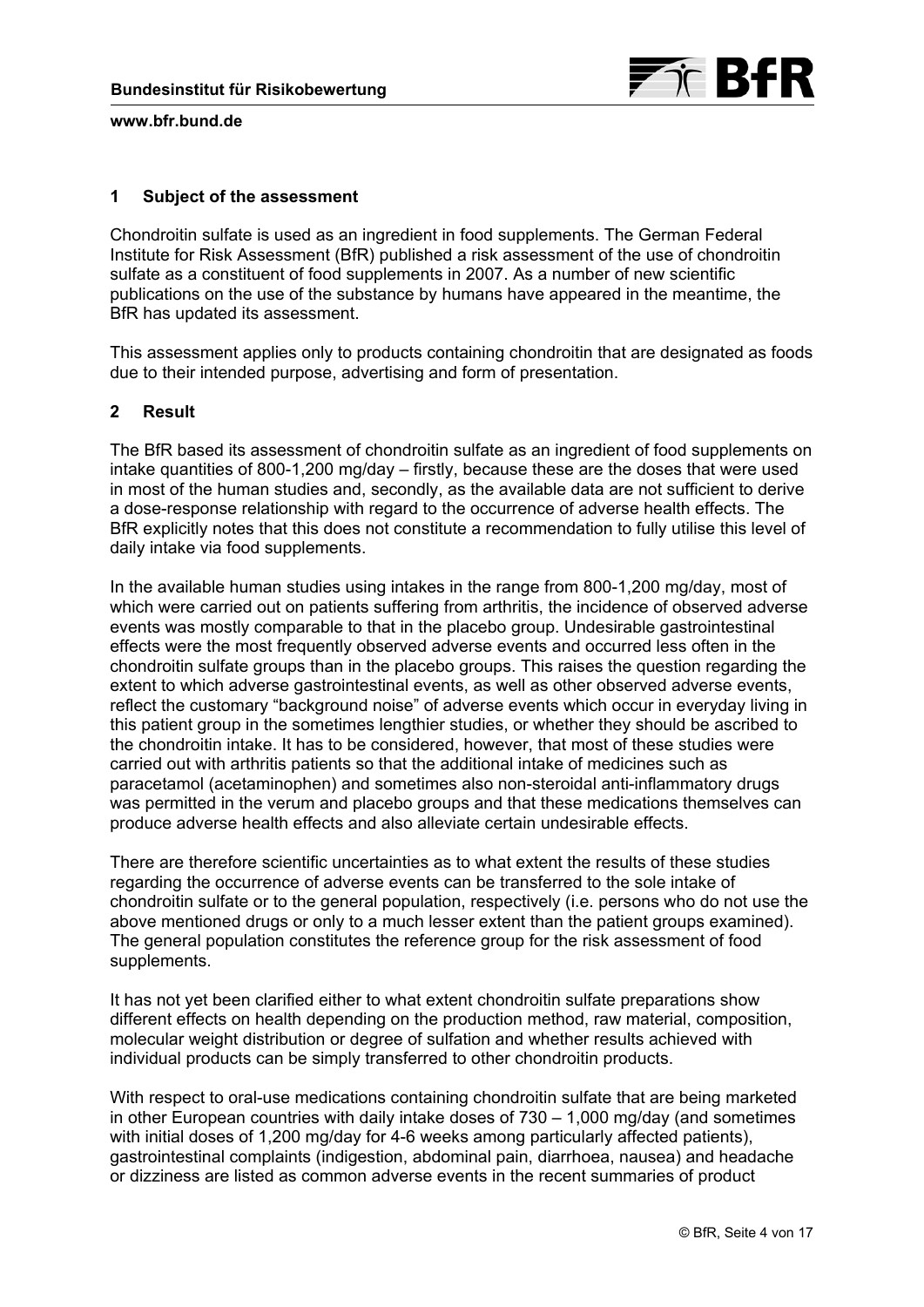

characteristics for two of these products (type and frequency of mentioned possible undesirable effects differ slightly depending on the product in question) (Arzneimittel-Kompendium der Schweiz<sup>[2](#page-5-0)</sup>/Pierre Fabre Pharma AG, 2018; Arzneimittel-Kompendium der Schweiz/IBSA Institut Biochimique SA, 2018). The BfR does not have any information as to whether these data are based on a comparison of observed incidences in the verum and placebo groups in performed clinical studies or on some other procedure.

The BfR provides the following information to the following population groups: Food supplements containing chondroitin sulfate in isolated form cannot be recommended to pregnant or lactating women, children and adolescents.

Persons who take antiplatelet drugs should seek medical advice before taking products in the intake range of 800 – 1,200 mg chondroitin sulfate/day.

There is a possible risk of allergy for people who are allergic to fish protein if they ingest products containing isolated chondroitin sulfate made from shark tissue or from the tissue of other fish.

Due to a lack of scientific data, it is currently not possible to make broader, differentiated statements on the assessment of daily intake quantities of isolated chondroitin sulfate as a food supplement that are above or below the range of 800-1,200 mg chondroitin sulfate/day.

# **3 Reasons**

## 3.1 Agent

Chondroitin sulfates are polysaccharides that belong to the group of glycosaminoglycans. Among other things, they are building blocks of proteoglycans and as such are natural components of cartilage tissue. Chondroitin sulfate chains are possibly also involved in the development of the central nervous system or in wound healing. Chondroitin sulfates are macromolecules comprising different numbers of repeating heterodimers consisting of β-dglucuronic acid and N-acetyl-β-d-galactosamine that are sulfated at different positions – in the case of chondroitin-4-sulfate (mainly) at position 4 of the N-acetyl-β-d-galactosamine, and in the case of chondroitin-6-sulfate (mainly) at position 6 (sulfation can also occur at position 2 of the glucuronic acid and, very rarely, at position 3). The sulfation position in the polysaccharide chain is not always consistent, however, which means that the other sulfation position can also occur in different proportions, as can unsulfated heterodimers or also heterodimers with multiple sulfate residues. Depending on their origin, chondroitin sulfates can have different chain lengths (Mr: 5,000-50,000) or sulfation degrees, and this has a major influence on their biological properties. Dermatan sulfate is an isomer of the chondroitin sulfates. Alongside β-dglucuronic acid, it also contains α-L-iduronic acid which is formed by epimerisation and Nacetyl-β-d-galactosamine, which is primarily sulfated at position 4 (Römpp online, 2012; Volpi, 2009; 2014).

Chondroitin sulfate is obtained from the cartilage of cattle, pigs, poultry or marine animals such as sharks (as well as, in some countries, via bacterial synthesis with chemical modification, but this is not the subject of this assessment). The sulfation degree, the percentage of distribution of the sulfation positions<sup>[3](#page-5-0)</sup>, the molecular mass distribution of chondroitin sulfate chains, or the product purity may vary depending on the raw material and the production method (Volpi,

-

<sup>2</sup> Swiss Compendium of Medicines

 $^3$  In chondroitin sulfate obtained from shark cartilage, the proportion of sulfation at position 6 is greater than at position 4, whereas in chondroitin from the trachea of cattle, pigs and poultry the proportion of sulfation at position 4 is greater, with the extent depending on the animal species in question (Conte, 2009).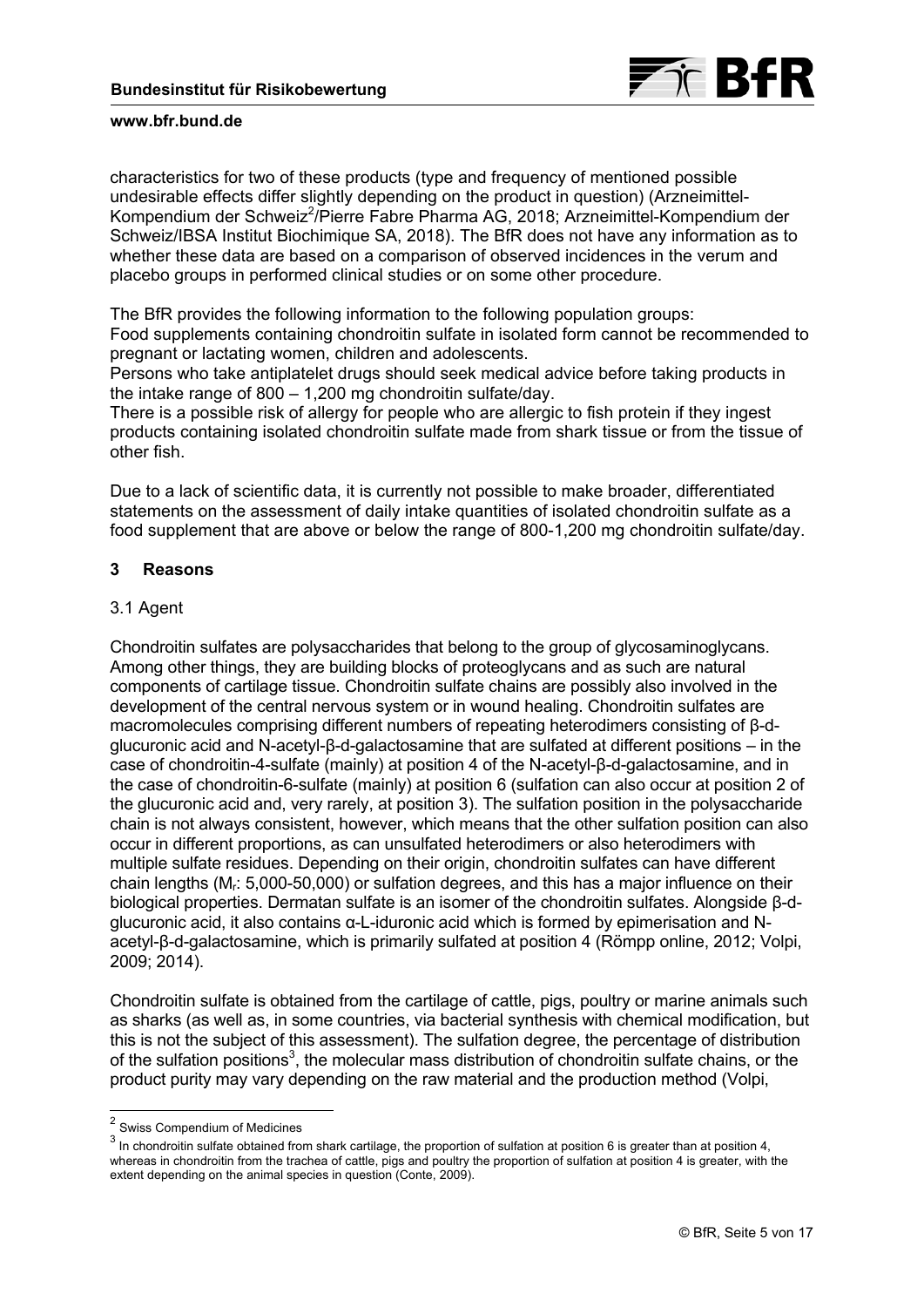

<span id="page-5-0"></span>2009; 2014). There are no binding specifications for chondroitin sulfate which is used in food supplements in Germany. In the US market, there are specifications<sup>4</sup> for the sodium salt of chondroitin sulfate (sodium chondroitin sulfate) obtained from cattle, pig or poultry cartilage (US Pharmacopeial Convention, 2015). In Europe, sodium chondroitin sulfate used for pharmaceutical purposes and made from the cartilage of animals of terrestrial or maritime origin (which are suitable for human nutrition) is subject to purity requirements<sup>[5](#page-6-0)</sup> (European Directorate for Quality of Medicines and Healthcare, 2017).

In the case of chondroitin sulfate made from fish, it must be taken into account that it may possess an allergenic potential. Annex II of Regulation (EU) 1169/2011 lists fish and products obtained from fish among the substances or products that can trigger allergies or intolerances.

Oral intakes of the substance have been used in scientific studies primarily in the investigation of degenerative joint disease (arthritis). In Germany, there is currently no authorisation of Chondroitin sulfate as a drug for oral treatment of joint diseases.

## 3.2 Metabolism and exposure

 $\overline{a}$ 

Chondroitin sulfates in small quantities are normal constituents of blood plasma. Following the oral intake of chondroitin sulfate, the macromolecules are partly hydrolysed and – to a lesser extent – desulfated, and this results in metabolites with a broad range of molecular weight distribution (Conte et al., 1991; 1995; Volpi, 2002; Verbruggen et al., 2002).

No information exists on whether or to what extent chondroitin sulfate is ingested as part of the normal diet (as a constituent of processed cartilage tissue, for example). Based on the available information, food supplements are on the market in Germany containing daily doses of up to 1,200 mg chondroitin sulfate. Chondroitin sulfate is often used in combination with glucosamine (MinaerBa-Mikronährstoff-Produktdatenbank (micronutrient product database, 2017).

# 3.3 Hazard identification and characterisation

# 3.3.1 Assessments by scientific bodies or state authorities

Chondroitin sulfate and sodium chondroitin sulfate are used in individual European countries as oral medication for the treatment of arthritis/polyarthritis or to combat the symptoms of osteoarthritis. The available summaries of product characteristics for three medicinal products list doses of 730-1,000 mg chondroitin sulfate/day; in one case, the summary specifies that patients with severe inflammatory symptoms can be given 1,200 mg/day for a period of 4-6 weeks at the start of the treatment process, with the dose being subsequently reduced to 800 mg/day. With regard to the occurrence of adverse effects, one of the summaries states that rare side-effects include nausea and gastrointestinal upset as well as – very rarely – oedemas. In the case of two further medicinal products with more recent summaries, one lists indigestion, abdominal pain and headache as common adverse effects (frequency: ≥1/100, <1/10), nausea, constipation, dizziness and skin rash as uncommon adverse effects (frequency: ≥1/1,000, <1/100) and oedemas and/or water retention in patients with renal and/or cardiac insufficiency as rare adverse effects (frequency: ≥1/10,000,

 $<sup>4</sup>$  Among other things: chondroitin sulfate content; 90.0-105.0% based on the dry mass,</sup> protein content:  $\leq 6\%$ ; chloride:  $\leq 0.05\%$ ; (free) sulfate:  $\leq 0.24\%$ .

protein content: ≤ 6%; chloride: ≤ 0.05%; (free) sulfate: ≤ 0.25%<br>5 Among other things: chondroitin sulfate content: 95-105% based on the dry mass, protein content: ≤ 3%; chloride ≤ 0.05%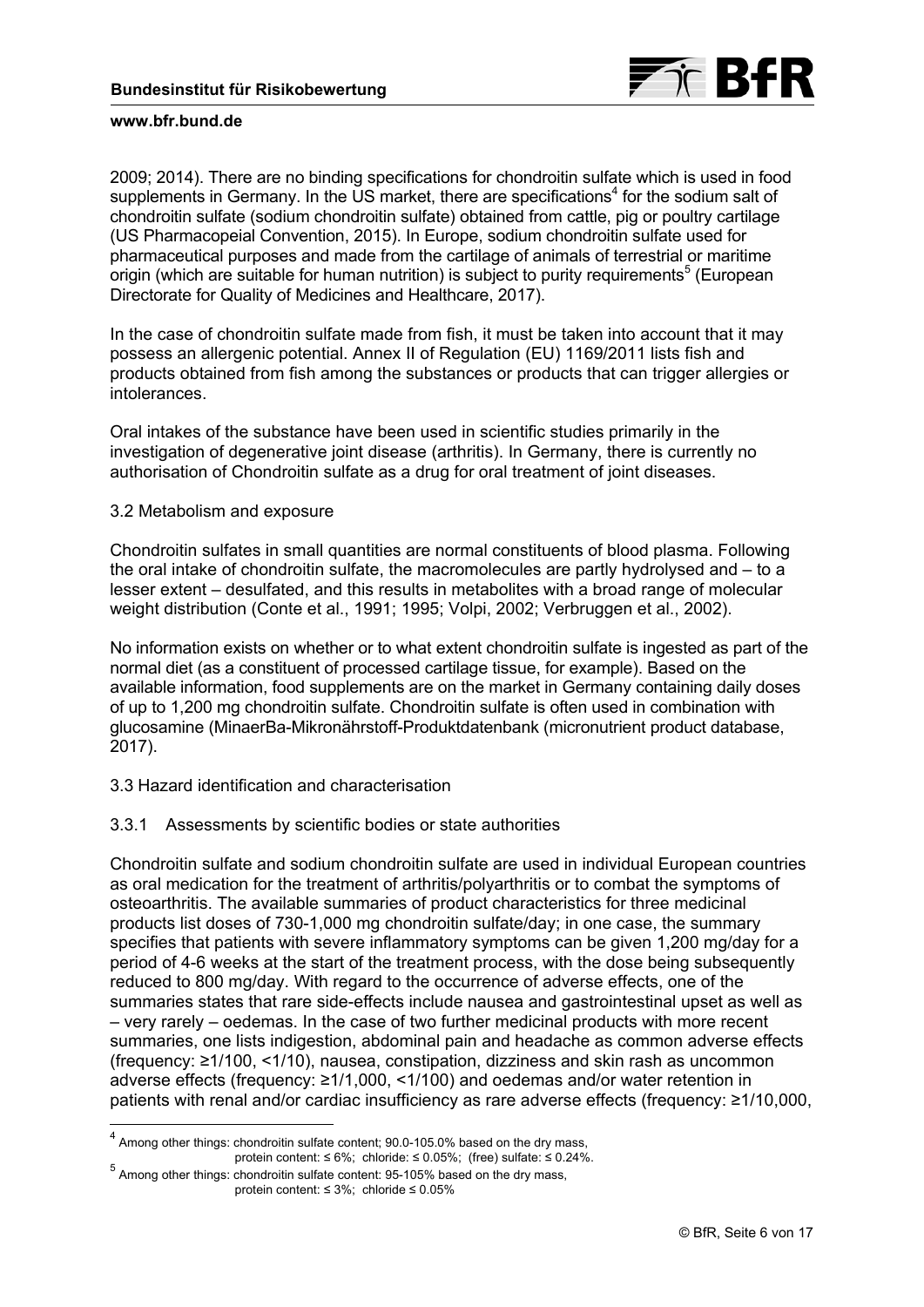

<span id="page-6-0"></span><1/1,000). In the second case, abdominal pain, diarrhoea, nausea and dizziness are listed as common, hives, pruritus and facial oedemas as uncommon, and vomiting, angioedema and erythema as rare adverse effects. The data on these two medicinal products are based on clinical studies using the product in question; in the case of one of the medicinal products, the information on uncommon and rare adverse events is based on pharmacovigilance data.

With regard to children and adolescents, it is noted that there is no experience or data on the efficacy and tolerance of use in these population groups. It is indicated that there are no clinical data or insufficient data on the use of chondroitin sulfate during pregnancy. In regard to lactation it is noted that it is not known whether chondroitin sulfate or its metabolites are carried over into breast milk and that information regarding safety in the case of newborn children is lacking (Arzneimittel-Kompendium der Schweiz/Pierre Fabre Pharma AG, 2018; Arzneimittel-Kompendium der Schweiz/IBSA Institut Biochimique SA, 2018; Bioiberica, 2009).

Canadian authorities have named daily doses of 800 - 1,200 mg/day for the use of chondroitin sulfate as an ingredient in so-called "natural health products" intended for various purposes<sup>6</sup>. In order to achieve positive effects, the substance should be taken for at least 3 months, and no contraindications or known adverse reactions are listed for this use. The products have to carry an advisory note to the effect that pregnant and lactating women should consult a physician before taking chondroitin sulfate. People should also consult a physician if the (osteoarthritic) symptoms worsen (Health Canada, 2008).

With regard to the use of chondroitin sulfate in food supplements, there is information that the addition of up to 500 mg chondroitin sulfate per daily consumption quantity is permitted in Italy (Ministero della Salute, 2017).

In a written response to a GRAS<sup>[7](#page-7-0)</sup>-notification, the US-Food and Drug Administration (FDA) had no questions regarding a GRAS-notification for the use of chondroitin sulfate made from *Escherichia coli* in various foods. The mean intake resulting from intended use was estimated at approx. 590 mg chondroitin sulfate per day and person, and at 1,190 mg per day and person for the 90th intake percentile (FDA, 2017).

With regard to the admissible "health claims" for foods for which approval was requested pursuant to Article 13 (1) of Regulation (EC) No. 1924/2006, EFSA stated that, with reference to the general population, there is no scientific evidence to support a cause-effect relationship between the consumption of chondroitin/chondroitin sulfate and the maintenance of normal joints (in terms of joint health or joint health and mobility). The general population (in other words, people who do not suffer from arthritis/joint complaints) was considered to be the target population for these kinds of health claims. The authority pointed out that all submitted human studies on the effect of chondroitin/sulfate on joint health were conducted with patients suffering from osteoarthritis and that no evidence was submitted to support the assumption that this group of people was representative of the general population in terms of the condition of their joint tissue – or that the study results achieved with these patients in terms of their disease symptoms (erosion of articular cartilage, reduced mobility of joints) can be extrapolated to the maintenance of normal joints in the general population (EFSA, 2009).

 $\overline{a}$ 

 $<sup>6</sup>$  A) Helps to relieve joint pain associated with osteoarthritis</sup>

B) Helps to relieve pain associated with osteoarthritis of the knee

B) Helps to relieve pair associated marriers of GRAS = Generally Recognized As Safe.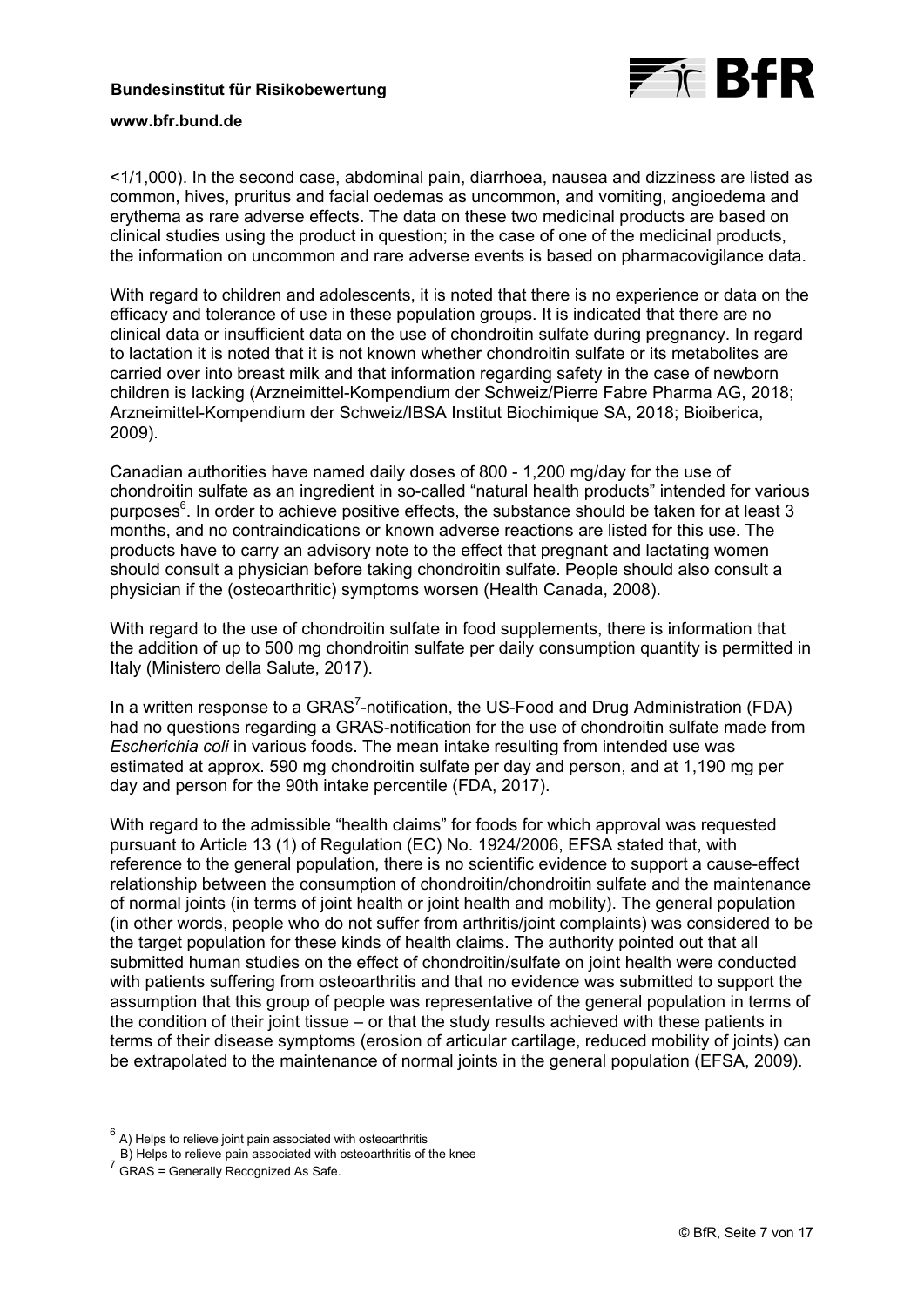

# <span id="page-7-0"></span>3.3.2 Information from published human studies

From human intervention studies on the medicinal use of chondroitin sulfate (CS), the majority of which were conducted with intakes of 800 or 1,200 mg/day, there are, apart from studies with shorter study durations, several scientific publications with substance administrations over periods from 24 weeks or six months up to three years (*1,200 mg/day and three years duration:* Verbruggen et al., 2002; *1,200 mg/day and two years duration*: Sawitzke et al., 2010, Pelletier et al., 2016; *1,200 mg/day and six months duration*: Clegg et al., 2006<sup>8</sup>, Yue et al., 2012, Pavelka et al., 2010, Fardellone et al., 2013<sup>[9](#page-8-0)</sup>; 1,000 mg/day and *24 weeks or 48 weeks duration*: Mazieres et al., 2007, Railhac et al., 2012; *800 mg/day and two years duration*: Fransen et al., 2015, Kahan et al., 2009, Michel et al., 2005; *800 mg/day and one year duration*: Uebelhart et al., 1998; *800 mg/day and six months duration*: Reginster et al., 2017, Gabay et al., 2011, Wildi et al., 2011, Bucsi et al., 1998). Most of these studies were conducted in patients suffering from osteoarthritis. Some of the studies included an additional group of patients who received the substance in combination with glucosamine. However, a part of the cited publications only include incomplete or no information on the occurrence of adverse effects, and clinical laboratory parameters are frequently not reported systematically.

With the administration of 2,000 mg chondroitin sulfate/day (duration: 3 months;  $n_{(CS)}$ : 58), a comparable number of patients in the chondroitin (CS) and placebo (Pl) group were affected by adverse events during the treatment period (CS: 7; Pl: 9), with two cases of constipation and one case of eyelid oedema occurring in the chondroitin group (Mazières et al., 1992). Observed cases of stomach pain (CS: 3, Pl: 5) could be at least partially caused by the permitted use of non-steroidal anti-inflammatory drugs as "emergency medicine".

A study of high scientific quality financed by the American National Institutes of Health which examined the therapeutic effectiveness of chondroitin sulfate (1,200 mg/day), glucosamine hydrochloride (1,500 mg/day), and the combination of chondroitin sulfate and glucosamine (1,200 mg and 1,500 mg/day) as compared to Celecoxib (200 mg/day) or to placebo for knee osteoarthritis over a two-year period (approx.120-140 patients per treatment group) provides the information across all intervention groups that observed adverse events showing a statistically significant difference compared to the placebo group were of a mild nature and were distributed evenly over the treatment groups. A total of 84 serious adverse events (SAE) were observed in 64 patients. Five SAEs were classified as possibly caused by the study drugs, but none of these occurred with the administration of chondroitin only (one myocardial infarction with combined administration of chondroitin sulfate and glucosamine, one case of coronary angioplasty with administration of placebo, three different cases with administration of Celecoxib) (Sawitzke et al., 20[10](#page-8-0))<sup>10</sup>.

In a further study with the administration of 1,200 mg chondroitin sulfate/day over two years as compared to the administration of 200 mg Celecoxib (Cel)/day to patients with knee osteoarthritis (n: 97 per group), 80.4% of the patients in the chondroitin group and 81.4% of the patients in the Celecoxib group reported the occurrence of at least one adverse event. The most frequent adverse events related to musculoskeletal and connective tissue disorders (CS: 72; Cel: 59) such as arthralgias (CS: 19; Cel: 14), back pain (CS: 17; Cel: 5),

 $\overline{a}$ 

 $^8$  The study duration here was 24 weeks.

 $9$  Two preparations with a dosage of 1,200 and 1,000 mg/day were used.

<sup>&</sup>lt;sup>10</sup> An earlier evaluation of this study after 24-week administration of the substances which included approximately 300 people per treatment group provides the information that the observed adverse events were generally mild and distributed evenly over the treatment groups, with the chondroitin group seeing the highest incidence of musculoskeletal and connective tissue adverse events and the lowest incidence of vomiting (Clegg et al., 2006).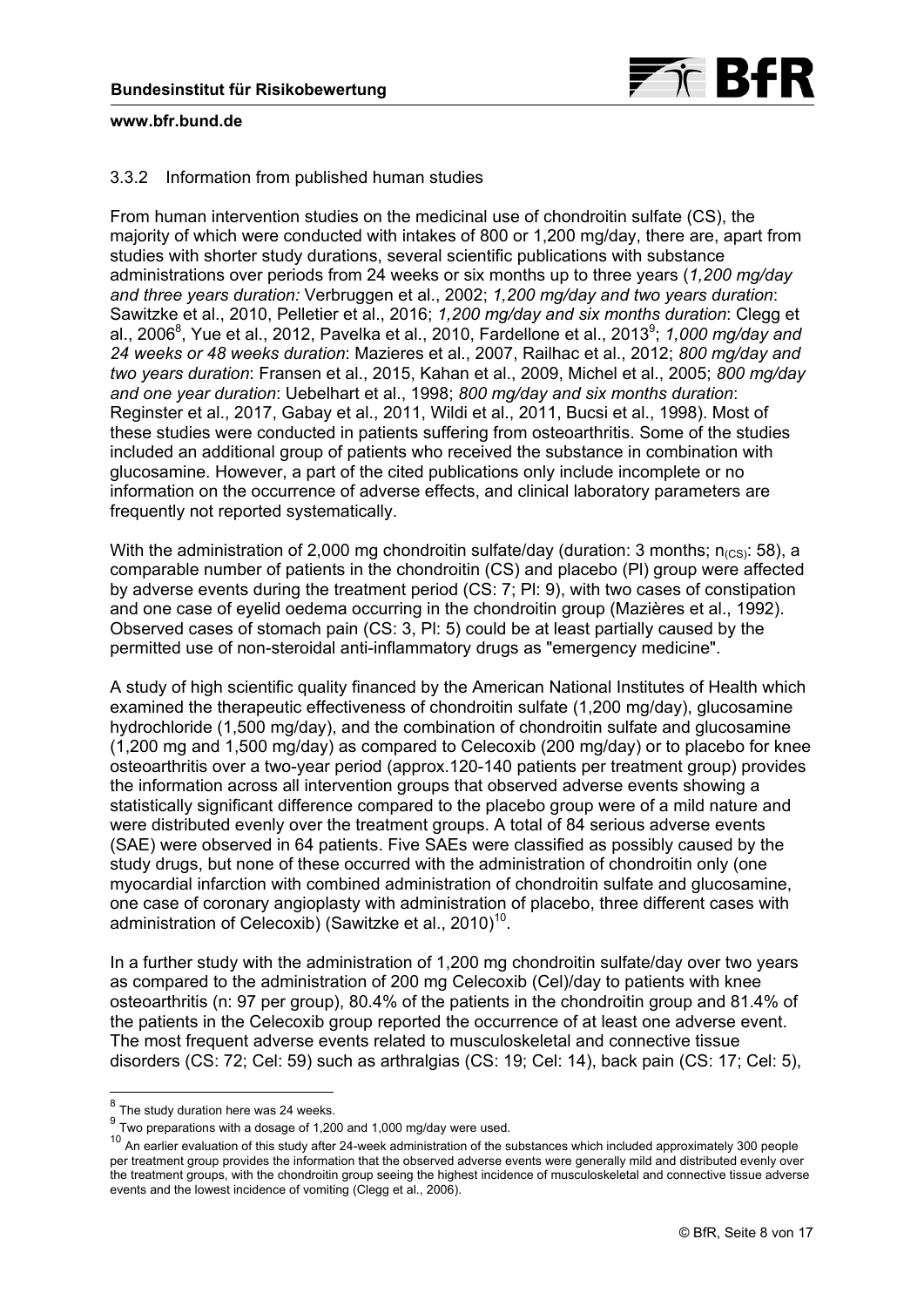

<span id="page-8-0"></span>pain in the extremities (CS: 6; Cel: 8) and infections (not to be classified as undesirable effects of the tested substances), followed by gastrointestinal disorders (CS: 37; Cel: 44) such as dyspepsia (12 adverse events in each group) and gastrointestinal reflux (5 adverse events in each group), and nervous system disorders (CS: 21; Cel: 22) such as headaches (CS: 15; Cel: 10). Vascular disorders (CS: 7; Cel: 5) related mainly to hypertension, varicose veins and ulcers (Pelletier et al., 2016). It must be taken into account here that this study did not include a placebo group, i.e. an adequate comparison group for the issue being examined.

In the examination of different dosing patterns with the administration of 1x1,200 or 3x400 mg chondroitin sulfate/day (from fish) as compared to a placebo (3 months, approx. 40 subjects per group), gastrointestinal disorders were the most frequently reported adverse events. However, with both dosing patterns, these occurred to a lesser extent than in the placebo group ( $CS_{1200}$ : 4;  $CS_{3x400}$ : 7; Pl: 10). The same applied to undesirable skin manifestations (itchiness, itchy skin eruptions)  $\left(\text{CS}_{1200}: 1; \text{CS}_{3x400}: 1; \text{Pl}: 2\right)$ . With administration of chondroitin, one case of an ankle oedema was observed (Bourgeois et al., 1998).

With the administration of 1,000 mg/day over a period of 48 weeks to patients with knee osteoarthritis, 18 of 25 verum patients (72%) and 13 of 23 placebo patients (56%) reported adverse events. As can be expected in this type of population group, musculoskeletal and connective tissue disorders were the most frequent adverse events, reported by 40% of verum patients and 17% of placebo patients, followed by infections, reported by 24% and 39% of patients, respectively, and gastrointestinal disorders, reported by 20% of verum patients and 22% of placebo patients. In two patients in the verum group and one patient in the placebo group, the adverse events were classified by the study authors as possibly or probably caused by the study drug (Railhac et al., 2012). In a further study involving administration of 1,000 mg/day over 24 weeks ( $n_{\text{CC}S}$  =153 people), 49% of patients in the verum group and 49% in the placebo group reported adverse events. 18 adverse events in 14 patients of the verum group and 20 adverse events in 16 placebo patients were classified as possibly or probably caused by the treatment, and 50% of these undesirable effects were gastrointestinal in each group (dyspepsia, nausea, vomiting, abdominal pain, diarrhoea). 13 patients in the verum group and 8 patients in the placebo group terminated the study prematurely due to adverse events (Mazieres et al., 2007).

With the administration of 800 mg chondroitin sulfate (from fish) over a period of two years to patients with knee osteoarthritis (n: 150 per treatment group), the most frequently observed adverse events were infections of the upper respiratory tract (CS: 44 cases; Pl: 46), headaches (CS:11; Pl: 14), abdominal pain (CS: 6; Pl: 17), allergies (CS: 9; Pl: 9), heart problems (CS: 9; Pl: 8) and urinary tract infections (CS: 8; Pl: 7), but there was no statistically significant difference as compared to the placebo group. Adverse events led 9 people in each group to terminate the study prematurely. Two adverse events (one case of abdominal pain and one case of nausea) were ascribed to the administration of chondroitin. The other adverse events were not considered to have been caused by the study medication. The study authors considered that these effects could most likely be ascribed to the concomitant disorders (Michel et al., 2005). A further placebo-controlled study with the administration of 800 mg/day (bovine origin) over a period of two years ( $n_{\text{CCS}}$ = 309) provides the information relating to the occurrence of adverse events that most of these were temporary and mild in nature and that there was no significant difference between the chondroitin group and the placebo group. Adverse gastrointestinal effects were the most common adverse events (6% in the CS group, 5.9% in the placebo group). For 16 patients in the chondroitin group and 17 patients in the placebo group, the occurrence of adverse events was the reason for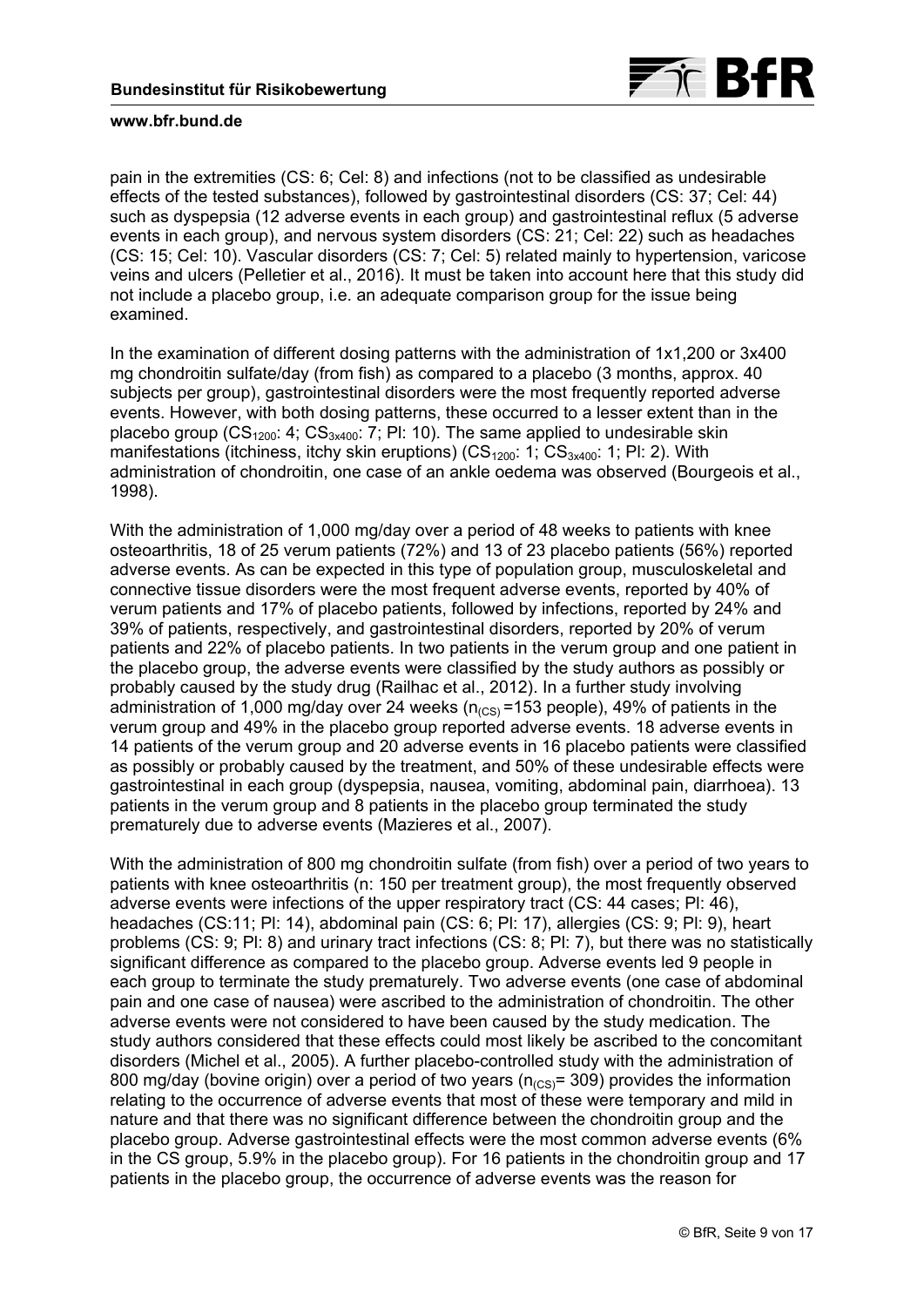

prematurely ending the study. During routine laboratory tests, no significant abnormalities were detected in either group. More detailed information on this result is not available (Kahan et al., 2009). With the administration of 800 mg chondroitin sulfate/day (bovine origin) over a six-month period ( $n_{(CS)}$ =35 people), the most common adverse events observed were musculoskeletal effects (CS: 13, Pl: 12), infections (CS:12, Pl: 6), gastrointestinal disorders (CS: 7; Pl: 7) and skin disorders (CS: 8; Pl: 0) (Wildi et al., 2011).

In the examination of different chondroitin dosages of 200, 800 and 1,200 mg chondroitin sulfate/day compared to the placebo (90 days; n=35 per group), no differences with respect to the occurrence of adverse events were observed between the chondroitin and the placebo group. In addition, no dosage dependency of adverse events was observed. One patient in the 200 mg chondroitin group reported mild epigastralgia and three patients in the placebo group reported mild nausea, stomach pain or digestion problems (Pavelka et al., 1999).

In a more recent meta-analysis which dealt with the effectiveness of chondroitin sulfate in the treatment of osteoarthritis, no statistically significant difference was observed in the evaluated studies with administration of chondroitin alone (dose ≥ 800 mg/day) as compared to placebo administration regarding the (total) number of adverse events (RR: 0.96; 95% CI: 0.78-1.18; P=0.69). This also applies to the differentiated consideration of adverse gastrointestinal events (RR: 0.68; 95% CI: 0.45-1.04; P=0.07) and so-called "other" adverse events<sup>[11](#page-10-0)</sup> (RR: 0.95; 95% CI: 0.79-1.15; P=0.66). In a combined consideration of short-term (< 6 months) and long-term ( $\geq 6$  months) studies, the number of subjects who terminated the study prematurely due to adverse events was somewhat higher in the chondroitin group than in the placebo group (RR 1.08; 95% CI: 0.74-1.57), although the difference was not statistically significant. With combined consideration of long-term and short-term studies, the administration of chondroitin was associated with a significantly lower risk of the occurrence of serious adverse events (RR: 0.40; 95% CI: 0.19-0.82). In these evaluations, the question of the extent to which the occurrence of adverse events was dose-dependent was not addressed (Singh et al., 2015).

In addition to the specified studies with osteoarthritis patients, there is an older long-term study with patients (n=60) with coronary heart disease who had already experienced a myocardial infarction and/or suffered from chronic angina pectoris. The duration of the study was six years. The patients received 10 g/day of specially produced chondroitin sulfate (chondroitin sulfate A) for three months, after which the majority (n=51) received 1.5 g/day for 4.5 years and then 0.75 g/day. Usual medication including anticoagulants was continued. A lower number of deaths (4 versus 14 cases) was observed in the treatment group as compared to the placebo group. Only rudimentary information is given on the occurrence of adverse events. It is stated that the study medication was tolerated well and no haemorrhagic complications were observed. Likewise, no deviations in the studied laboratory parameters that could be ascribed to the study medication were observed. However, it is also reported that administration of 10 g chondroitin sulfate/day to angina pectoris patients was associated with a lengthening of the (possibly disease-related) shorter thrombus formation time, as observed in vitro tests<sup>12</sup>. However, this study did not include a placebo control group (Morrison and Enrick, 1973).

Overall, in the existing intervention studies with chondroitin sulfate, most of which involved the administration of 800-1,200 mg/day, primarily adverse gastrointestinal events were observed, as well as musculoskeletal/connective tissue disorders, headaches and adverse

-

 $11$  = Adverse effects apart from adverse gastrointestinal, haematological or cardiac effects

<sup>&</sup>lt;sup>12</sup> Time until formation of a blood clot in a test procedure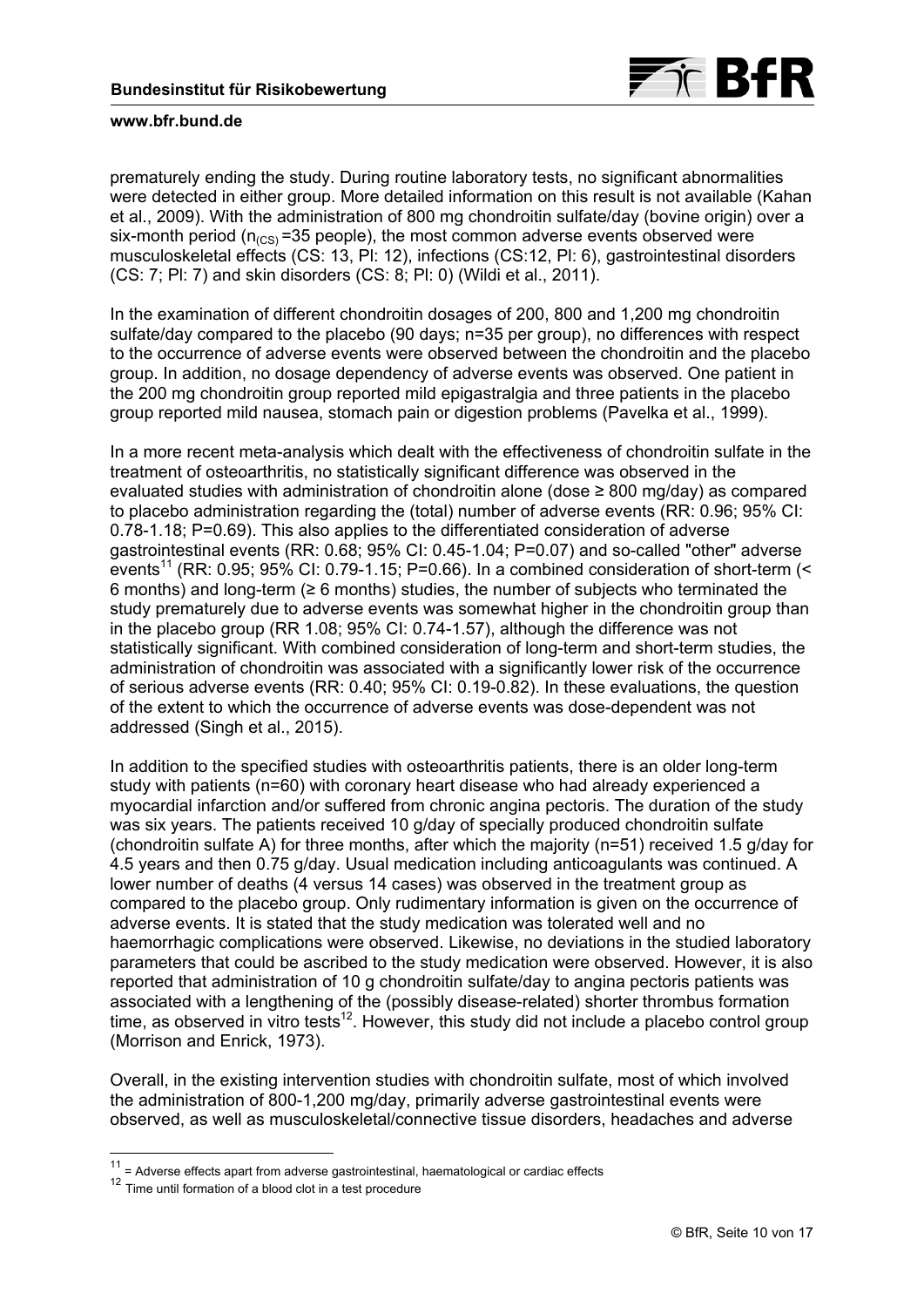

<span id="page-10-0"></span>skin effects, and the incidence of these adverse events was comparable to the incidence in the placebo group and in some cases lower than in the placebo group (e.g. adverse gastrointestinal effects, headaches). It has to be considered, however, that most of these studies were carried out with arthritis patients so that the additional intake of paracetamol and sometimes also of non-steroidal anti-inflammatory drugs was permitted as "emergency medication" for ethical reasons. On the one hand, these medicines could themselves cause adverse events. On the other hand, they could also reduce the incidence of observed adverse effects (e.g. due to their analgesic effects). It is therefore possible that they may influence the incidence of observed adverse events in such studies, both in the verum group and in the placebo group. Scientific uncertainties therefore exist regarding the extent to which the results of these studies with respect to the occurrence of adverse events can be attributed to the administration of chondroitin alone, or the extent to which the incidences observed in the placebo groups which were used as comparison for the adverse events observed with the administration of chondroitin actually reflect the incidences without administration of chondroitin or other medicines. In this respect, there are scientific uncertainties as to the extent to which these study results can be extrapolated to the general population. It is not clear either to what extent chondroitin preparations show different effects on health depending on the production method, raw material, composition, molecular weight distribution or degree of sulfation and whether results achieved with individual products can be simply transferred to other chondroitin products.

- 3.3.3 Information from other sources and individual case reports
	- In the case of one chondroitin-containing drug, it is specified that neither human studies nor systematic monitoring of the safety of the drug (pharmacovigilance monitoring) observed any effects at the thrombocyte level at the recommended dose<sup>[13](#page-11-0)</sup> but that slight possible platelet antiaggregant activity was observed in animal experiments with considerably higher doses (50 mg/kg body weight, corresponding to 4 g/day in humans) and that this needs to be taken into consideration in the event of simultaneous administration with platelet antiaggregants (acetylsalicylic acid, dipyridamole, clopidogrel, ditazole, triflusal, ticlopidine). Additional information on this is not available (Bioiberica S.A., 2009).
	- For products containing combinations of chondroitin sulfate with glucosamine and, in some cases, other substances, there are individual reports on suspected cases of liver damage (von Felden et al., 2013; ANSES, 2015). The extent to which a causal relationship exists with the intake of the products or specific constituents thereof cannot be definitively determined at the present time.

# 3.3.4 Children and adolescents

-

Adequate published scientific data for the risk assessment of chondroitin sulfate intakes in children and adolescents are not available. From the medical application of the substance, there is information that no scientific data or experience on application in children or adolescents is available (Bioiberica, 2009; Arzneimittel-Kompendium der Schweiz/Pierre Fabre Pharma AG, 2018; Arzneimittel-Kompendium der Schweiz/IBSA Institut Biochimique SA, 2018).

<sup>&</sup>lt;sup>13</sup> Drug dose: 800 mg/day; also 1200 mg/day during the first 4-6 weeks in patients with significant inflammation symptoms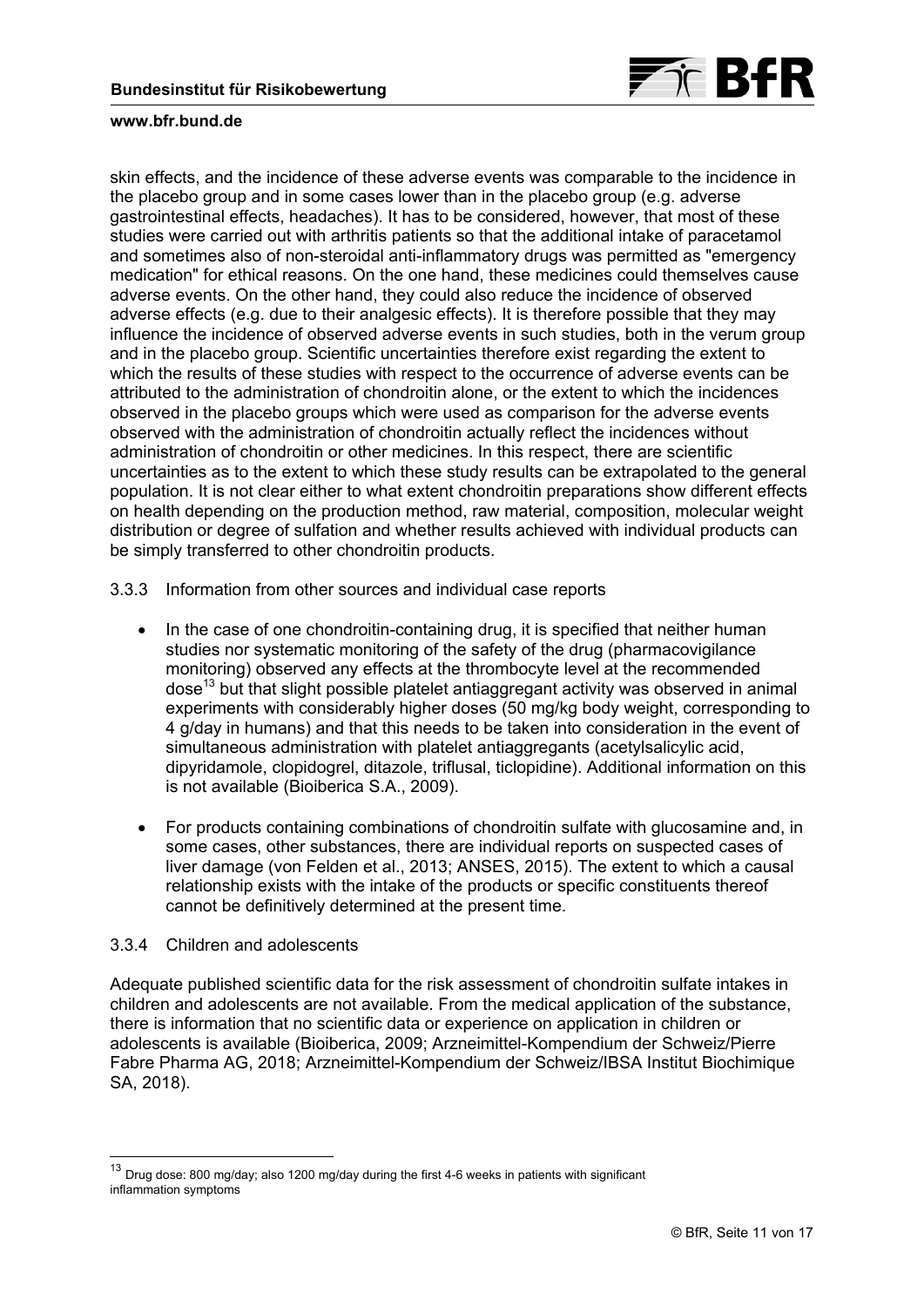

# <span id="page-11-0"></span>3.3.5 Pregnant and lactating women

Aside from an intervention study in which an iron-chondroitin-sulphuric acid complex (chondroitin sulfate dose not specified) was given as a source of iron to a small group of pregnant women (Fochi et al., 1985), no other intervention study involving isolated chondroitin administration to pregnant or lactating women has been identified. From the medical application of the substance, there is information that no clinical data or insufficient data is available on the oral administration of chondroitin to pregnant women (Bioiberica, 2009; Arzneimittel-Kompendium der Schweiz/Pierre Fabre Pharma AG, 2018; Arzneimittel-Kompendium der Schweiz/IBSA Institut Biochimique SA, 2018); the same applies to lactating women with respect to the transfer of chondroitin sulfate and its metabolites into breastmilk and its safety for newborns (Bioiberica, 2009; Arzneimittel-Kompendium der Schweiz/Pierre Fabre Pharma AG, 2018). Overall, there is insufficient data for a risk assessment of chondroitin administration to pregnant or lactating women.

# 3.3.6 Additional aspects

Chondroitin sulfate is partly derived from shark cartilage or the tissues of other fish. To date, there are no binding specifications for chondroitin sulfate used in food supplements. It is possible that the chondroitin sulfate produced from these source materials could still contain corresponding allergens and could trigger allergic reactions in people who are allergic to fish protein.

# **4. Risk characterisation**

There are a number of scientific studies on the oral administration of chondroitin sulfate to humans, particularly to patients suffering from osteoarthritis. The administered doses in these studies were usually in the range of 800-1,200 mg chondroitin sulfate/day. For this reason and because the available scientific data are not sufficient for a dose-response relationship to be determined with respect to the occurrence of adverse events, this assessment of chondroitin sulfate is based on daily intakes of 800-1,200 mg/day. However, this does not constitute a recommendation to fully utilise such daily intake levels in food supplements.

In existing human studies with intakes in the range of 800-1,200 mg chondroitin sulfate/day and study durations of up to 2-3 years, adverse gastrointestinal events were the most commonly observed adverse events, followed by musculoskeletal/connective tissue disorders, headaches and adverse skin effects. The incidences of observed adverse events in the studied patient groups, i.e. usually arthritis patients, were mostly comparable to those in the placebo group, and the adverse gastrointestinal events, which were the most frequently observed adverse events, occurred to a lower extent in the chondroitin group than in the placebo group (this also applies to headaches). This raises the question regarding the extent to which this reflects the usual occurrence of adverse events in these patients in the sometimes lengthier studies ("background noise" of adverse events in everyday living) or whether they should be ascribed to the administration of chondroitin sulfate. However, it must be taken into consideration that the intake of paracetamol and, in some cases, other nonsteroidal anti-inflammatory drugs ("emergency medication") was permitted in the cited studies, that these medicines themselves can cause adverse events (or alleviate certain adverse events) and that this can influence the incidences of observed adverse events in both the placebo group and the verum group (e.g. due to differences in the use of the "emergency medication" or different individual sensitivities). For this reason, there are scientific uncertainties with respect to the transferability of these study findings to the general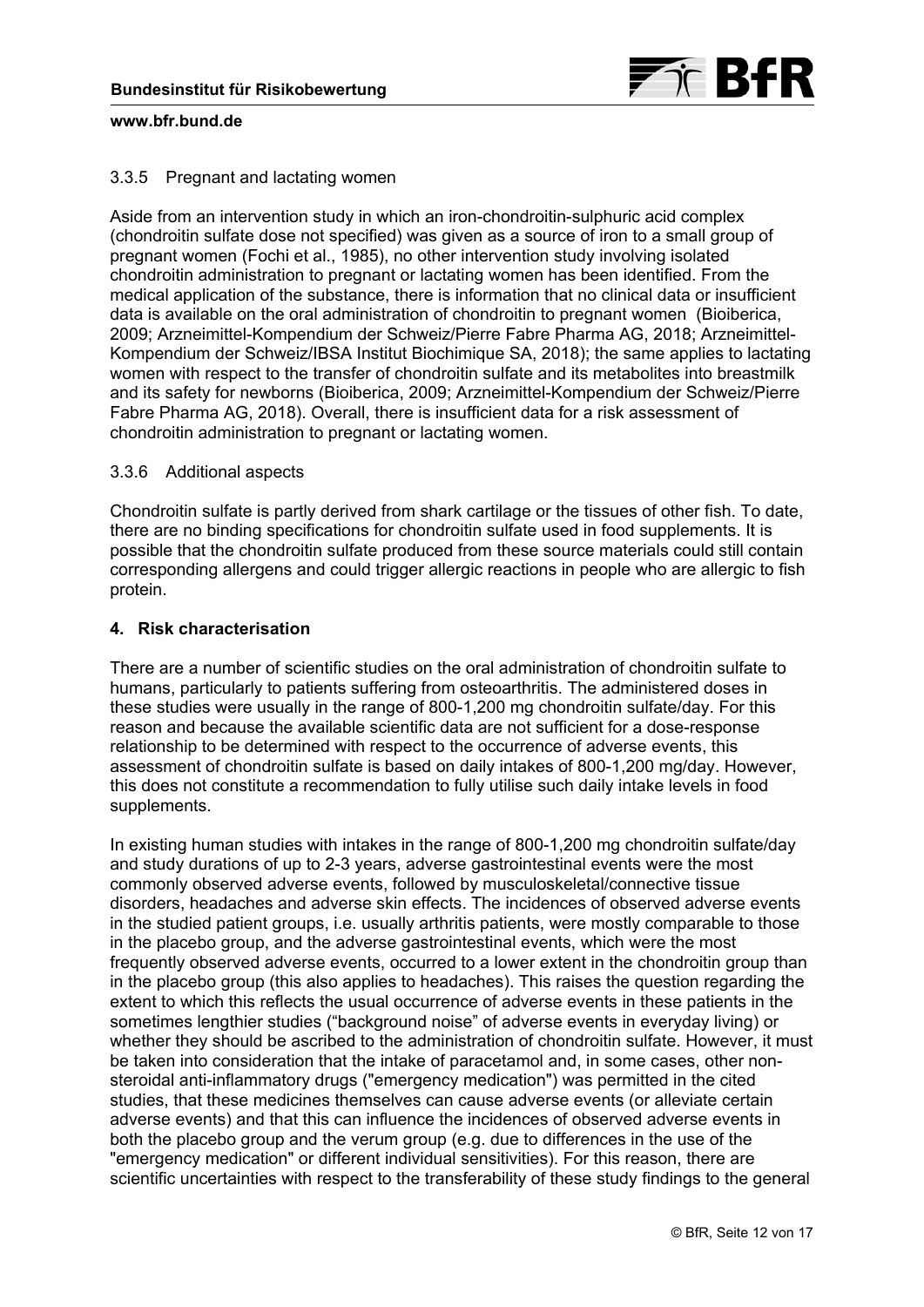

population (i.e. people who do not take the above-mentioned medicines or take them to a considerably lower extent than the studied patient groups) or to the administration of chondroitin alone. It is not clear either to what extent chondroitin preparations show different effects on health depending on the production method, raw material, composition, molecular weight distribution or degree of sulfation and whether results achieved with individual products can be simply transferred to other chondroitin preparations.

With oral-use medicinal products containing chondroitin sulfate that are being marketed in other European countries with daily intake doses of 730 – 1,000 mg/day (and sometimes with initial doses of 1,200 mg/day for 4-6 weeks among particularly affected patients), gastrointestinal complaints (indigestion, abdominal pain, diarrhoea, nausea) and headache or dizziness are listed as common adverse events in recent summaries of product specifications for two of these products (type and frequency of the mentioned possible undesirable effects differ slightly depending on the medicinal product in question) (Arzneimittel-Kompendium der Schweiz/Pierre Fabre Pharma AG, 2018; Arzneimittel-Kompendium der Schweiz/IBSA Institut Biochimique SA, 2018). The BfR does not have any information on the extent to which this information relates to a comparison of observed incidences in the verum and placebo groups of conducted clinical trials or to a different procedure.

Due to a lack of data, a risk assessment of isolated chondroitin sulfate intakes in pregnant or lactating women and in children or adolescents is not possible.

The BfR provides the following information for following population groups:

Food supplements containing chondroitin sulfate in isolated form cannot be recommended to pregnant and lactating women, children and adolescents.

Persons who take antiplatelet drugs should seek medical advice before taking products in the intake range of 800 – 1,200 mg/day.

There is a possible risk of allergy for people who are allergic to fish protein if they ingest products containing isolated chondroitin sulfate made from shark tissue or from the tissue of other fish.

Due to a lack of data, it is not possible at this time to make broader, differentiated statements relating to the safety of daily intake levels above or below the range of 800-1,200 mg/day from food supplements.

# **5. References**

ANSES (2015). AVIS de l'Agence nationale de sécurité sanitaire de l'alimentation, de l'environnement et du travail relatif à un cas d'hépatite survenu après la prise d'un complément alimentaire à visée articulaire. Saisine no. 2014-SA-0192. 27 mars 2015.

Arzneimittel-Kompendium der Schweiz/Pierre Fabre Pharma AG (2014). Pierre Fabre Pharma AG. Fachinformation Structum® 500 (update: April, 2018)), in: Arzneimittel-Kompendium der Schweiz. compendium.ch® ([https://compendium.ch/mpro/mnr/4429/html/de\).](https://compendium.ch/mpro/mnr/4429/html/de) 

Arzneimittel-Kompendium der Schweiz/IBSA Institute Biochimique SA (2018). Fachinformation Condrosulf® (update: May, 2018)), in: Arzneimittel-Kompendium der Schweiz. compendium.ch<sup>®</sup> (https://compendium.ch/mpro/mnr/1892/html/de).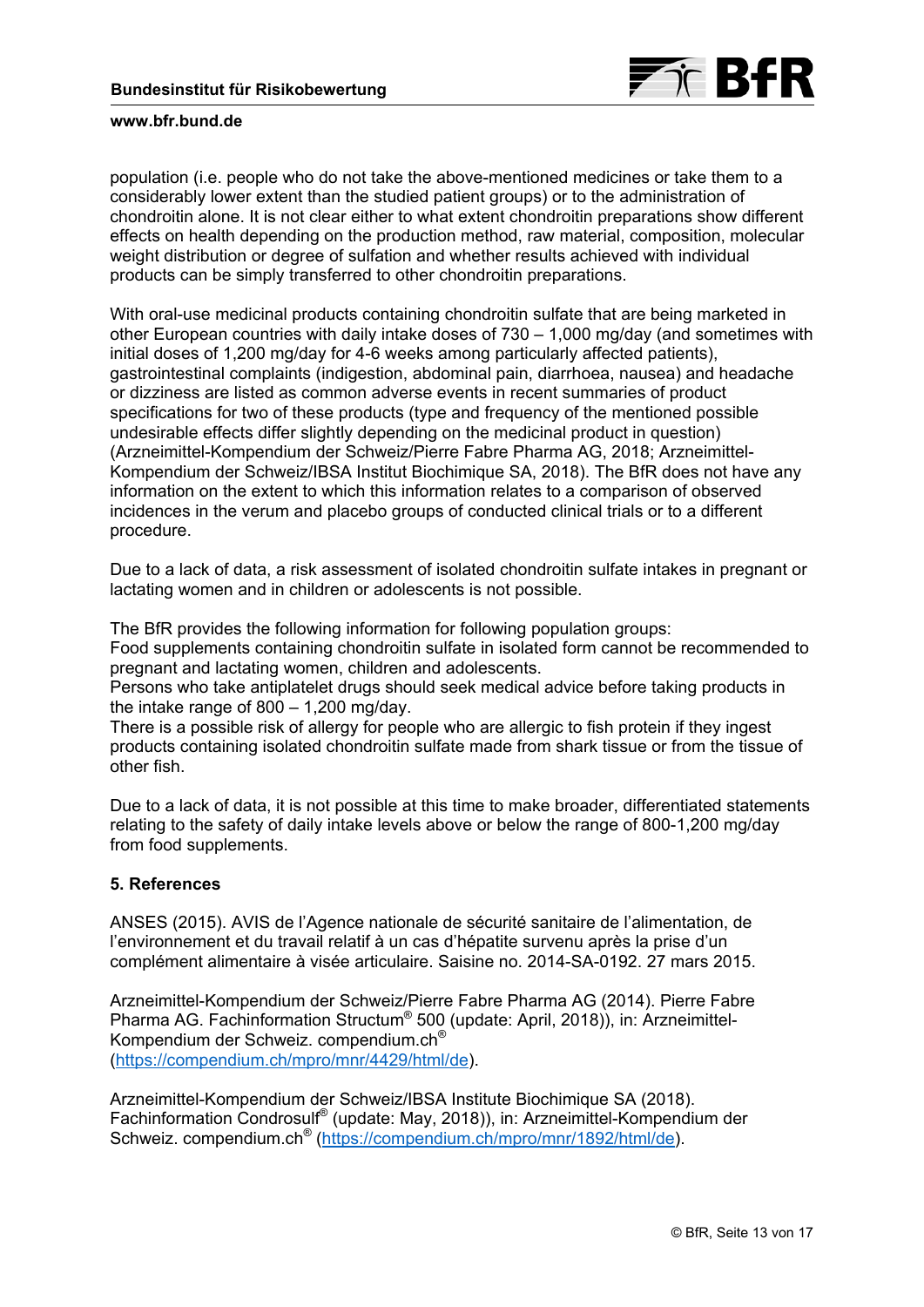

BfR (2007). Verwendung von Chondroitinsulfat in Nahrungsergänzungsmitteln. Stellungnahme Nr. 031/2007 des BfR vom 15. Juni 2007.

Bioiberica (2009). Datasheet Condrosan (Stand: 03/2009) [\(https://www.bioiberica.com/human-health/joint-health-1/b2b-joint-health/drugs/condrosan-](https://www.bioiberica.com/human-health/joint-health-1/b2b-joint-health/drugs/condrosan-1/#sthash.w9QWA7kC.dpbs)1/#sthash.w9QWA7kC.dpbs; meanwhile no longer available). [\(currently available: https://www.bioiberica.com/en/products/human-health/prescription](https://www.bioiberica.com/en/products/human-health/prescription-medicines/condrosan)medicines/condrosan).

Bourgeois P, Chales G, Dehais J, Delcambre B, Kuntz JL, Rozenberg S (1998). Efficacy and tolerability of chondroitin sulfate 1200 mg/day vs chondroitin sulfate 3 x 400 mg/day vs placebo. Osteoarthritis Cartilage. 6 Suppl A: 25-30.

Bucsi L, Poor G (1998). Efficacy and tolerability of oral chondroitin sulfate as a symptomatic slow-acting drug for osteoarthritis (SYSADOA) in the treatment of knee osteoarthritis. Osteoarthritis Cartilage. 6 Suppl A: 31-36.

Clegg DO, Reda DJ, Harris CL, Klein MA, O'Dell JR, Hooper MM, Bradley JD, Bingham CO, 3rd, Weisman MH, Jackson CG, Lane NE, Cush JJ, Moreland LW, Schumacher HR, Jr., Oddis CV, Wolfe F, Molitor JA, Yocum DE, Schnitzer TJ, Furst DE, Sawitzke AD, Shi H, Brandt KD, Moskowitz RW, Williams HJ (2006). Glucosamine, chondroitin sulfate, and the two in combination for painful knee osteoarthritis. N Engl J Med. 354: 795-808.

Conte A, de Bernardi M, Palmieri L, Lualdi P, Mautone G, Ronca G (1991). Metabolic fate of exogenous chondroitin sulfate in man. Arzneimittelforschung. 41: 768-772.

Conte A, Volpi N, Palmieri L, Bahous I, Ronca G (1995). Biochemical and pharmacokinetic aspects of oral treatment with chondroitin sulfate. Arzneimittelforschung. 45: 918-925.

EFSA (2009). EFSA Panel on Dietetic Products, Nutrition and Allergies (NDA). Scientific Opinion on the substantiation of health claims related to chondroitin and chondroitin sulphate and maintenance of joints (ID 1504, 1505) pursuant to Article 13(1) of Regulation (EC) No 1924/2006 on request from the European Commission. EFSA Journal 7(9):1262. [14 pp.]. doi:10.2903/j.efsa.2009.1262. Available online: [www.efsa.europa.eu](http://www.efsa.europa.eu)

European Directorate for Quality of Medicines and Healthcare (2017). European Pharmacopoeia Online 9.1. Chondroitin sulfate sodium.

FDA (2017). Food and Drug Administration. Agency response letter GRAS-Notice No. GRN 000666

[\(https://www.fda.gov/downloads/food/ingredientspackaginglabeling/gras/noticeinventory/ucm549](https://www.fda.gov/downloads/food/ingredientspackaginglabeling/gras/noticeinventory/ucm549591.pdf) 591.pdf).

Fardellone P, Zaim M, Saurel AS, Maheu E (2013). Comparative efficacy and safety study of two chondroitin sulfate preparations from different origin (avian and bovine) in symptomatic osteoarthritis of the knee. Open Rheumatol J. 7: 1-12.

Foch F (1985). Efficacy of iron therapie: A comparative evaluation of four iron preparations administered to anemic pregnant women. J Int Med Res 13: 1-11

Fransen M, Agaliotis M, Nairn L, Votrubec M, Bridgett L, Su S, Jan S, March L, Edmonds J, Norton R, Woodward M, Day R (2015). Glucosamine and chondroitin for knee osteoarthritis: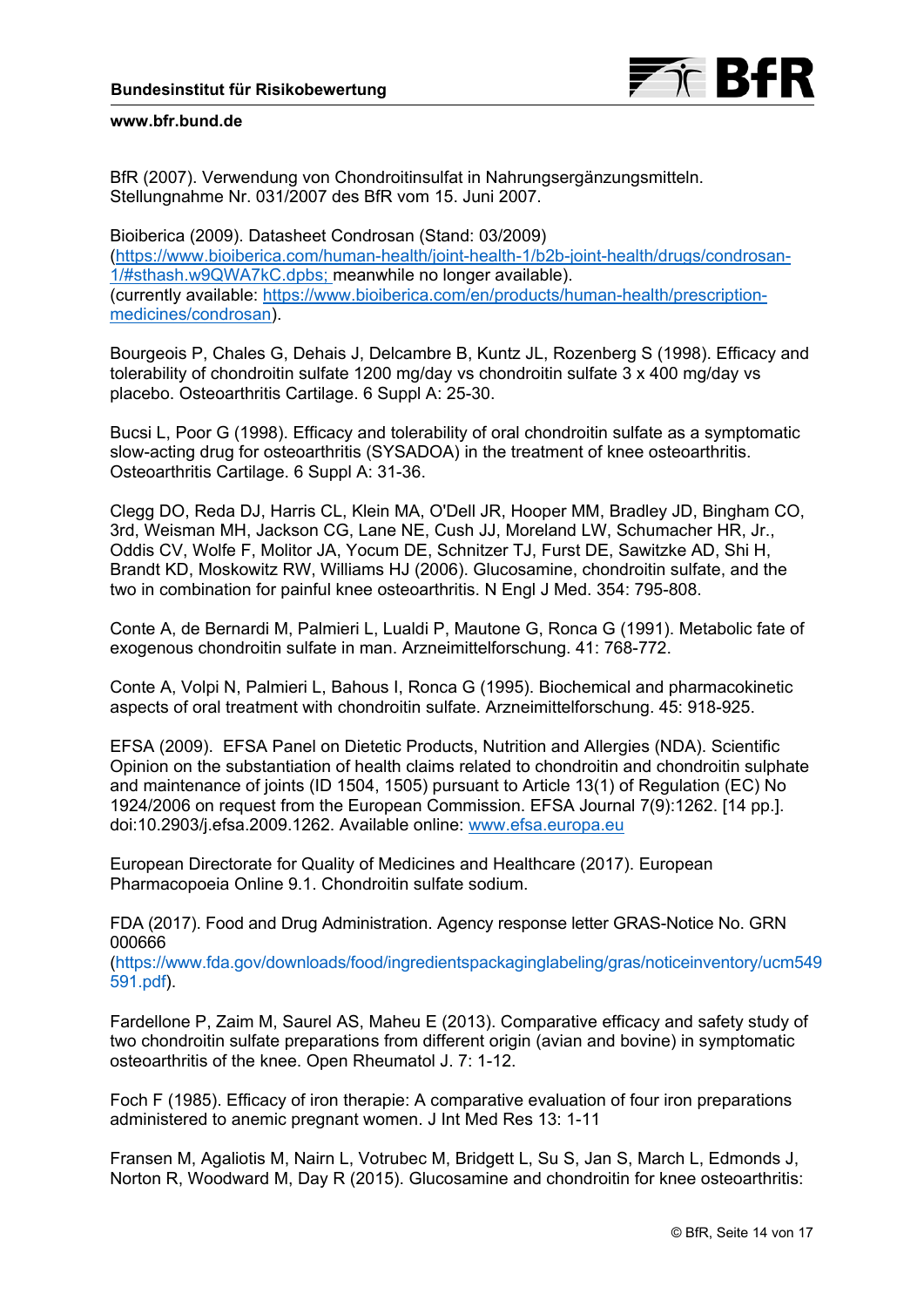a double-blind randomised placebo-controlled clinical trial evaluating single and combination regimens. Ann Rheum Dis. 74: 851-858.

Gabay C, Medinger-Sadowski C, Gascon D, Kolo F, Finckh A (2011). Symptomatic effects of chondroitin 4 and chondroitin 6 sulfate on hand osteoarthritis: a randomized, double-blind, placebo-controlled clinical trial at a single center. Arthritis Rheum. 63: 3383-3391.

Health Canada (2008). Chondroitin sulfate (July 17, 2008).

Kahan A, Uebelhart D, De Vathaire F, Delmas PD, Reginster JY (2009). Long-term effects of chondroitins 4 and 6 sulfate on knee osteoarthritis: the study on osteoarthritis progression prevention, a two-year, randomized, double-blind, placebo-controlled trial. Arthritis Rheum. 60: 524-533.

Mazieres B, Hucher M, Zaim M, Garnero P (2007). Effect of chondroitin sulphate in symptomatic knee osteoarthritis: a multicentre, randomised, double-blind, placebo-controlled study. Ann Rheum Dis. 66: 639-645.

Mazieres B, Loyau G, Menkes CJ, Valat JP, Dreiser RL, Charlot J, Masounabe-Puyanne A (1992). [Chondroitin sulfate in the treatment of gonarthrosis and coxarthrosis. 5-months result of a multicenter double-blind controlled prospective study using placebo]. Rev Rhum Mal Osteoartic. 59: 466-472.

Michel BA, Stucki G, Frey D, De Vathaire F, Vignon E, Bruehlmann P, Uebelhart D (2005). Chondroitins 4 and 6 sulfate in osteoarthritis of the knee: a randomized, controlled trial. Arthritis Rheum. 52: 779-786.

MinaerBa-Mikronährstoff-Produktdatenbank (2017). Wissenschaftliche Verlagsgesellschaft mbH, Stuttgart (Zugang: Juli 2017).

Ministero della salute, 2017. ALTRI NUTRIENTI E ALTRE SOSTANZE AD EFFETTO NUTRITIVO O FISIOLOGICO (\*), Revisione maggio 2017 ([http://www.salute.gov.it/imgs/C\\_17\\_pagineAree\\_1268\\_listaFile\\_itemName\\_4\\_file.pdf\).](http://www.salute.gov.it/imgs/C_17_pagineAree_1268_listaFile_itemName_4_file.pdf)

Morrison LM, Enrick N (1973). Coronary heart disease: reduction of death rate by chondroitin sulfate A. Angiology. 24: 269-287.

Pavelka K, Coste P, Geher P, Krejci G (2010). Efficacy and safety of piascledine 300 versus chondroitin sulfate in a 6 months treatment plus 2 months observation in patients with osteoarthritis of the knee. Clin Rheumatol. 29: 659-670.

Pavelka K, Manopulo R, Bucsi L (1999). Double-blind, dose-effect study of oral chondroitin 4&6 sulfate 1200 mg, 800 mg, 200 mg and placebo in the treatment of knee osteoarthritis. In Litera Rheumatologica, pp. 21-30.

Pelletier JP, Raynauld JP, Beaulieu AD, Bessette L, Morin F, de Brum-Fernandes AJ, Delorme P, Dorais M, Paiement P, Abram F, Martel-Pelletier J (2016). Chondroitin sulfate efficacy versus celecoxib on knee osteoarthritis structural changes using magnetic resonance imaging: a 2-year multicentre exploratory study. Arthritis Res Ther. 18: 256.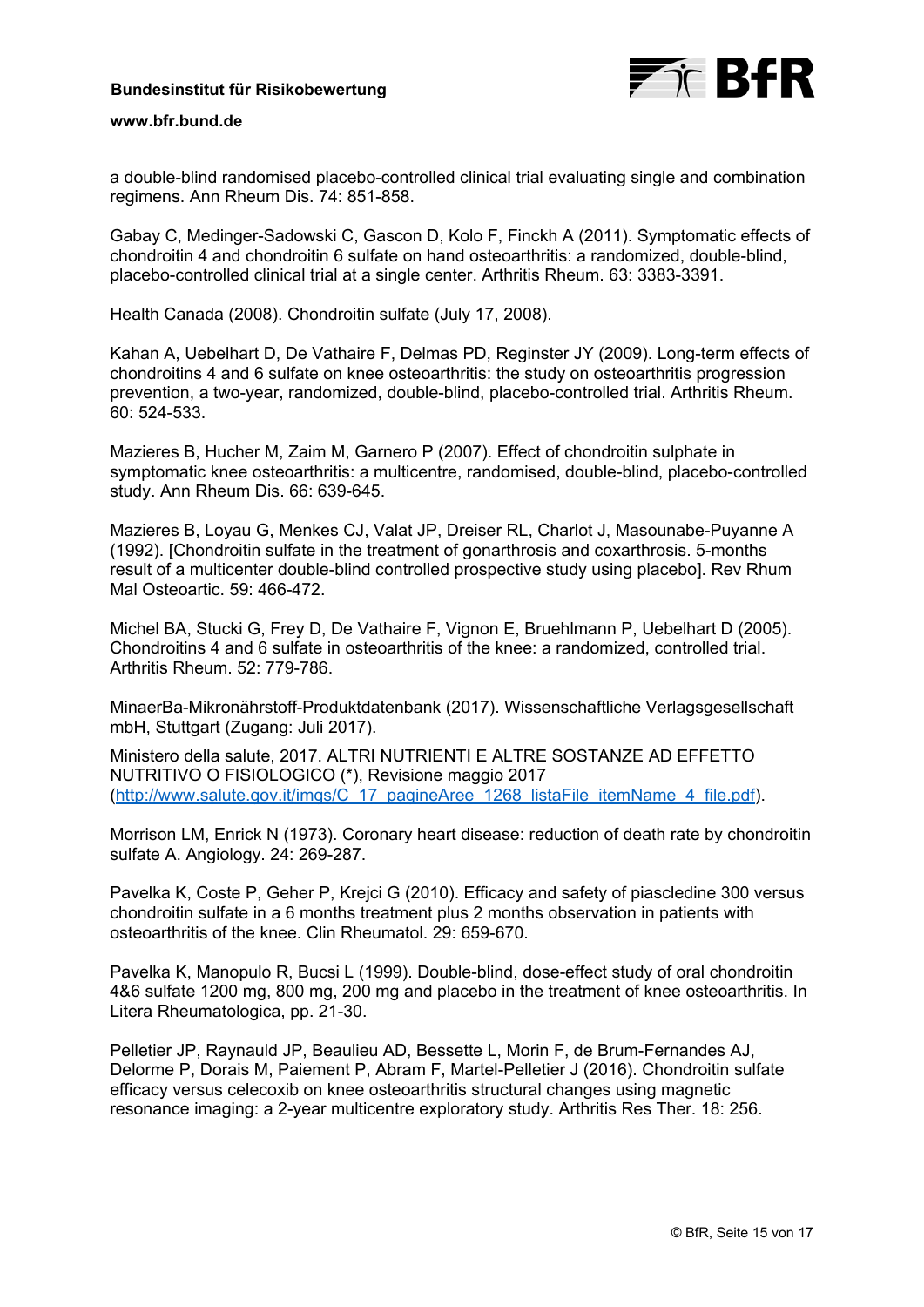Railhac JJ, Zaim M, Saurel AS, Vial J, Fournie B (2012). Effect of 12 months treatment with chondroitin sulfate on cartilage volume in knee osteoarthritis patients: a randomized, doubleblind, placebo-controlled pilot study using MRI. Clin Rheumatol. 31: 1347-1357.

Reginster JY, Dudler J, Blicharski T, Pavelka K (2017). Pharmaceutical-grade Chondroitin sulfate is as effective as celecoxib and superior to placebo in symptomatic knee osteoarthritis: the ChONdroitin versus CElecoxib versus Placebo Trial (CONCEPT). Ann Rheum Dis. 76:1537-1543. doi: 10.1136/annrheumdis-2016-210860. Epub 2017 May 22.

Römpp Online (2012). Chondroitinsulfate. Georg Thieme Verlag KG, Stuttgart.

Sawitzke AD, Shi H, Finco MF, Dunlop DD, Harris CL, Singer NG, Bradley JD, Silver D, Jackson CG, Lane NE, Oddis CV, Wolfe F, Lisse J, Furst DE, Bingham CO, Reda DJ, Moskowitz RW, Williams HJ, Clegg DO (2010). Clinical efficacy and safety of glucosamine, chondroitin sulphate, their combination, celecoxib or placebo taken to treat osteoarthritis of the knee: 2-year results from GAIT. Ann Rheum Dis. 69: 1459-1464.

Singh JA, Noorbaloochi S, MacDonald R, Maxwell LJ (2015). Chondroitin for osteoarthritis. Cochrane Database Syst Rev. 1: Cd005614.

Uebelhart D, Thonar EJ, Delmas PD, Chantraine A, Vignon E (1998). Effects of oral chondroitin sulfate on the progression of knee osteoarthritis: a pilot study. Osteoarthritis Cartilage. 6 Suppl A: 39-46.

U.S. Pharmacopeial Convention (USP) (2015). Dietary Supplements Compendium 2015, Volume 1. Chondroitin sulfate sodium.

Verbruggen G, Goemaere S, Veys EM (2002). Systems to assess the progression of finger joint osteoarthritis and the effects of disease modifying osteoarthritis drugs. Clin. Rheumatol 21: 231-243.

Volpi N (2002). Oral bioavailability of chondroitin sulfate (Condrosulf) and its constituents in healthy male volunteers. Osteoarthritis Cartilage. 10: 768-777.

Volpi N (2009). Quality of different chondroitin sulfate preparations in relation to their therapeutic activity. J Pharm Pharmacol. 61: 1271-1280.

Volpi N (2014). Condrosulf(R): structural characterization, pharmacological activities and mechanism of action. Curr Med Chem. 21: 3949-3961.

von Felden J, Montani M, Kessebohm K, Stickel F (2013). Drug-induced acute liver injury mimicking autoimmune hepatitis after intake of dietary supplements containing glucosamine and chondroitin sulfate. Int J Clin Pharmacol Ther. 51: 219-223.

Wildi LM, Raynauld JP, Martel-Pelletier J, Beaulieu A, Bessette L, Morin F, Abram F, Dorais M, Pelletier JP (2011). Chondroitin sulphate reduces both cartilage volume loss and bone marrow lesions in knee osteoarthritis patients starting as early as 6 months after initiation of therapy: a randomised, double-blind, placebo-controlled pilot study using MRI. Ann Rheum Dis. 70: 982-989.